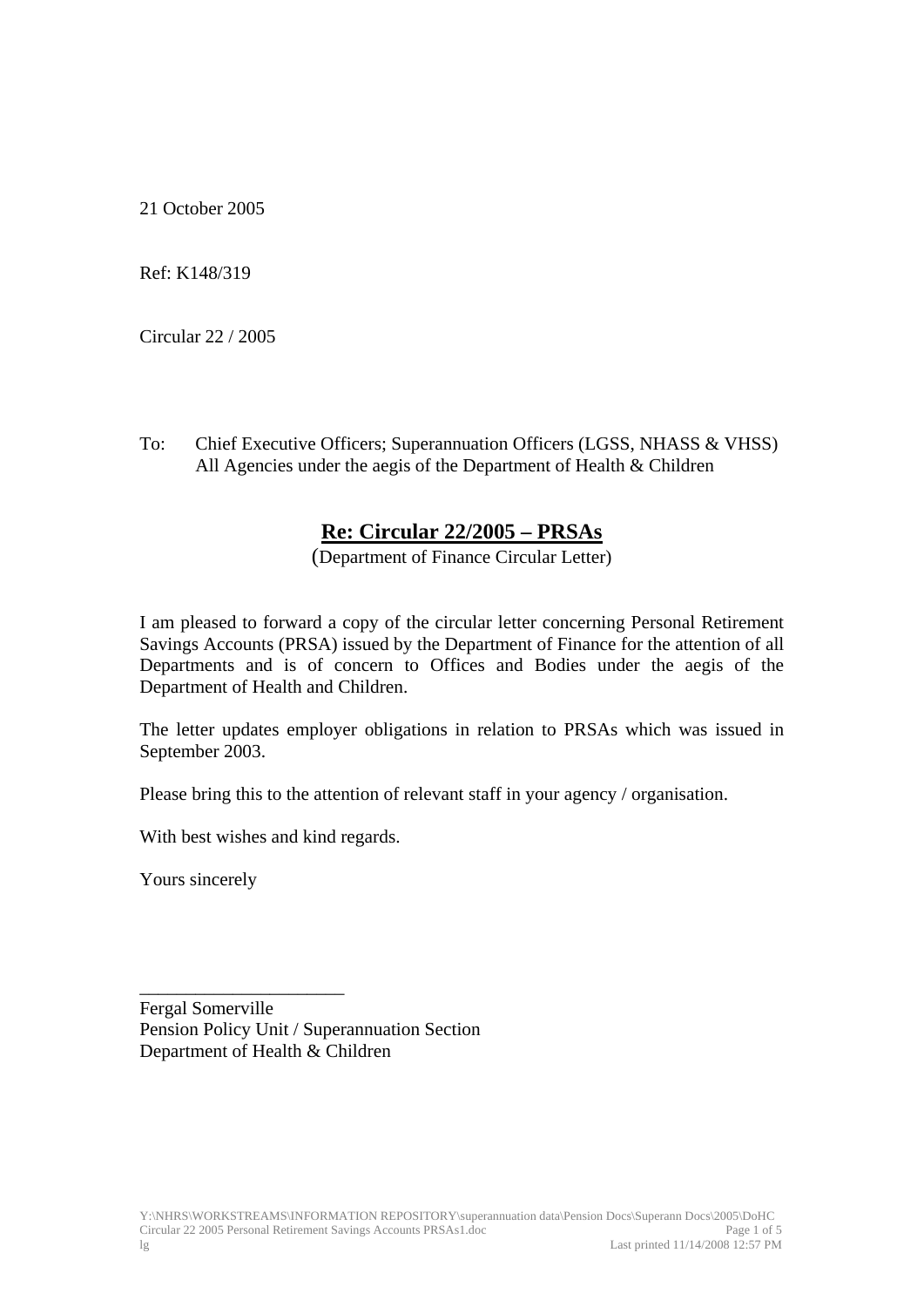20 July 2005

[To all Departments]

A Chara,

## **Personal Retirement Savings Accounts (PRSA)**

I am directed by the Minister for Finance to refer to this Department's letter of 11 September 2003 about employer obligations in relation to PRSAs. In the light of experience and following consultations with the Department of Social and Family Affairs and the Pensions Board, it has been decided to update the terms of that letter. That letter is accordingly superseded by this correspondence.

Section 121 of the Pensions Act 1990, as amended ("the Act") obliges all employers to facilitate access to Personal Retirement Savings Accounts (PRSAs) for some categories of employees in certain circumstances, referred to as "excluded employees". That section of the Act came into operation on 15 September 2003 following the signing of the required commencement order by the Minister for Social and Family Affairs

"Excluded employees" are employees of an employer:

- (a) who are not offered an occupational pension scheme ("scheme"), or
- (b) who are included in a scheme for death in service benefits only, or
- (c) who are included in a scheme that does not permit the payment of additional voluntary contributions, or
- (d) who are not eligible to join a scheme and who will not become eligible to join the scheme for pension benefits within 6 months from the date they commenced employment.

Both the superannuation schemes for established and non-established civil servants contain some restrictions on eligibility for membership. **It follows that Departments and Offices employing civil servants will be subject to the PRSA requirements of the Pensions Act. Public service bodies may be similarly affected.**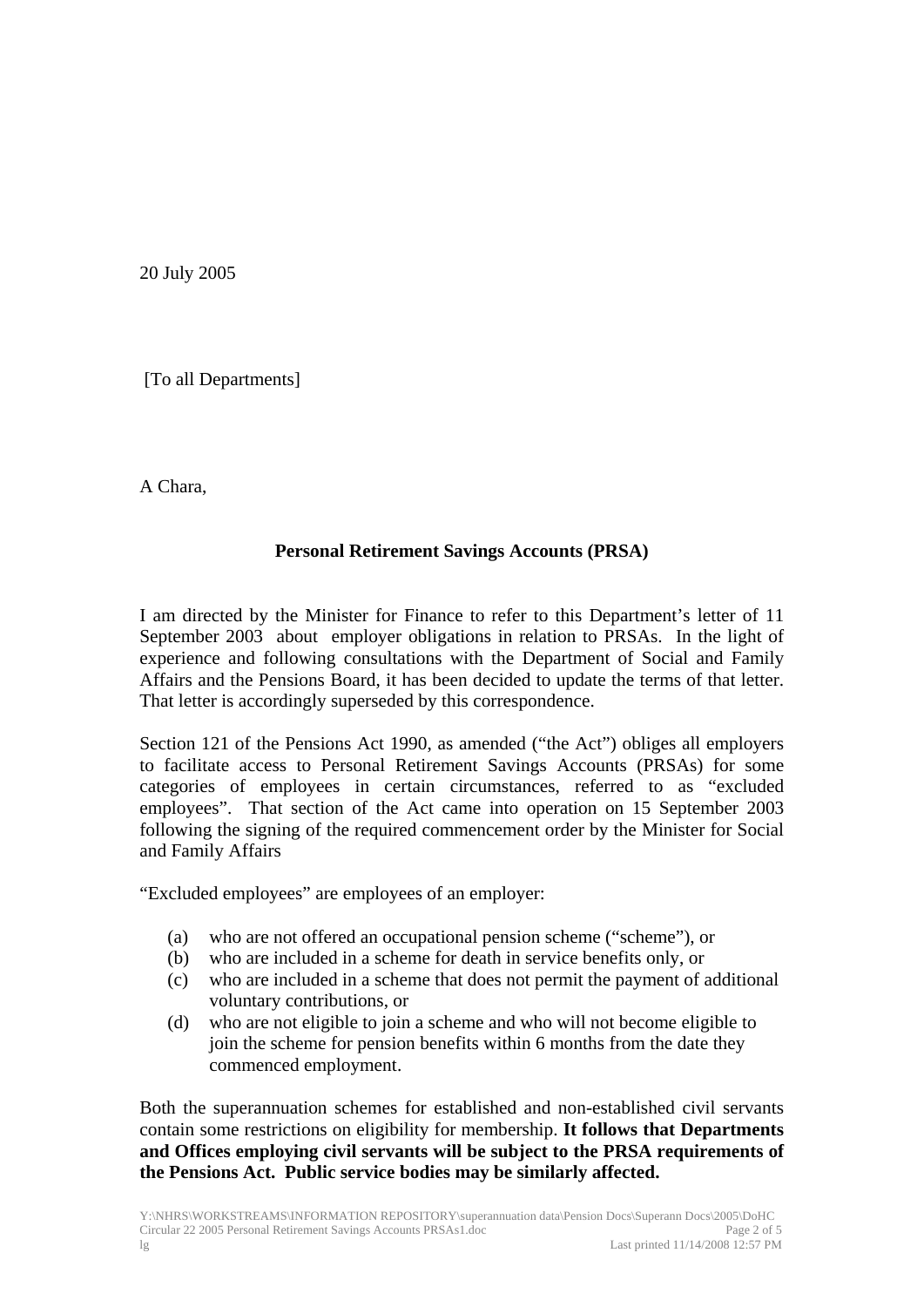In relation to (c) above and by virtue of Section 123 of the Pensions Act, an employee who is eligible for membership of a pension scheme could also be deemed to be an "excluded employee" if the pension scheme does not include an option enabling the payment of voluntary contributions or if no alternative arrangements for the payment of voluntary contributions are in place. This Department is satisfied that Section 123 has no implications for public service employers who operate schemes for the purchase of notional service or who facilitate access to an Additional Voluntary Contribution (AVC) scheme.

The key determinant for Departments, Offices and public service bodies as to whether or not an employee falls into the category of "excluded employee" is whether eligibility for membership of the scheme is limited or whether the scheme imposes a waiting period for membership greater than six months, not actual membership of such scheme. Having consulted the Department of Social and Family Affairs and the Pensions Board, this Department is satisfied that a member of an organisation's pension scheme who might not actually qualify for payment of pension benefits, or who may be precluded from purchasing notional service, as a result of his/her terms and conditions of employment (e.g. due to insufficient pensionable service or nonrenewal of a short term contract) would not be an "excluded employee".

An employer who is subject to the PRSA obligations in the Act is required to

- enter into a contractual arrangement with a PRSA provider to enable "excluded employees" to participate in a Standard PRSA;
- notify "excluded employees" that they have a right to contribute to a Standard PRSA administered by a provider with whom the employer has a contractual arrangement;
- allow the PRSA provider or intermediary reasonable access to "excluded employees" at their workplace for the purpose of concluding Standard PRSA contracts;
- allow reasonable paid leave of absence to enable "excluded employees" to set up a Standard PRSA, subject to work requirements; and
- make deductions from payroll at the "excluded employee's" request in respect of the Standard PRSA administered by the provider with whom the employer has a contractual arrangement.

Employers are also required to pay over PRSA contributions by employees to the PRSA provider within 21 days of the end of the month in which the contributions are deducted and to advise the provider and contributing employees, in writing, at least once a month of the amount deducted in respect of PRSAs and remitted to the provider in the preceding month.

Each Department, Office and public service body has a direct responsibility in its own right to ensure that it complies with the provisions of the Act. In doing so each organisation must also have regard to its obligations under, for example, the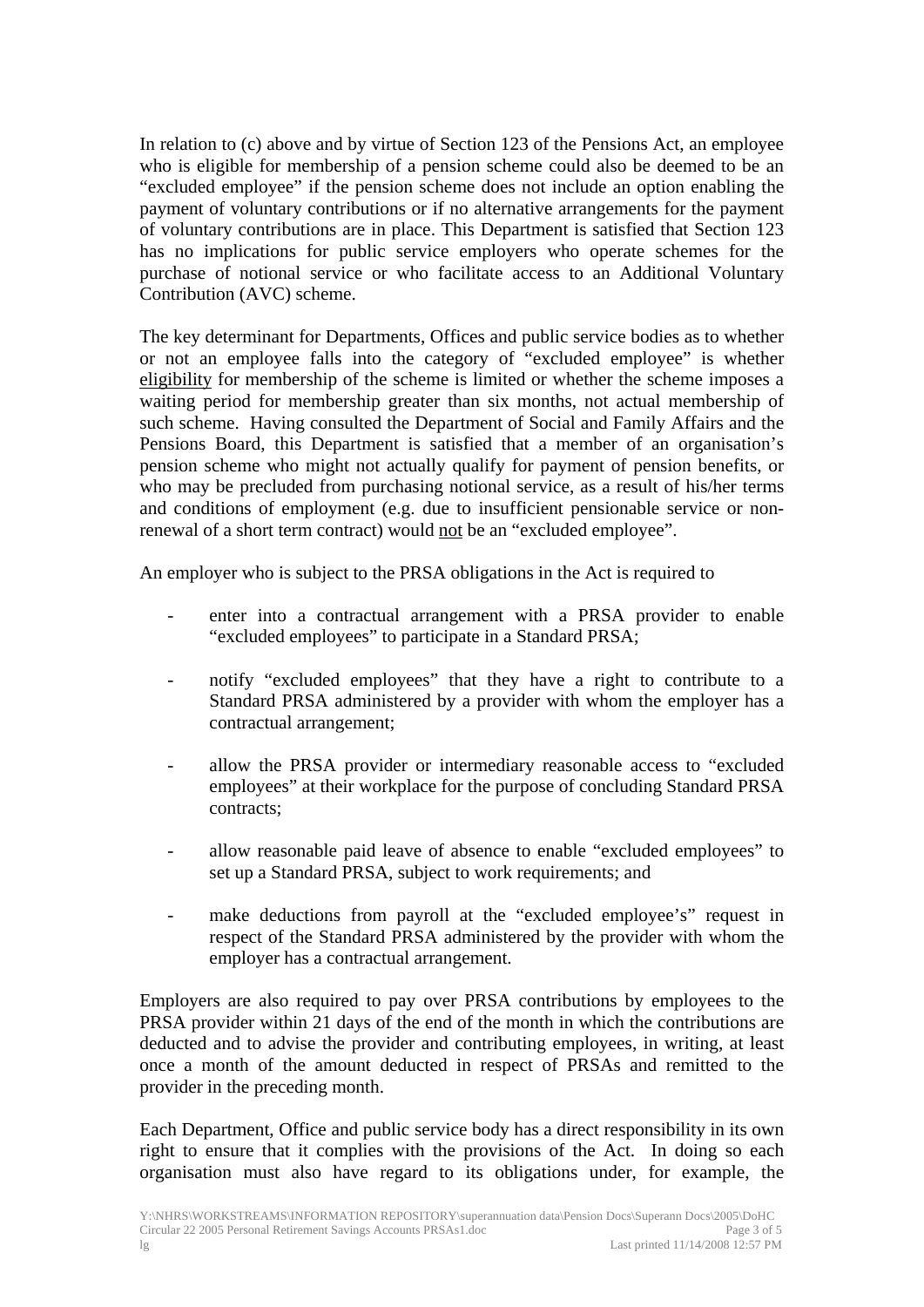provisions of the Protection of Employees (Part-Time Work) Act 2001 and the Protection of Employees (Fixed-Term Work) Act 2003. Pension rights were conferred by the terms of those Acts on certain part-time and fixed-term employees **regardless of whether schemes and/or employment contracts have been formally amended to provide appropriately for such staff**.

It should be noted that there is no obligation on an employer to make a contribution to a PRSA; and it is not envisaged that public service employers would do so. Nor are there any requirements under the legislation to facilitate access for those who are not excluded employees to a PRSA, to facilitate access by any employees to non-Standard PRSAs, or to enter contractual arrangements with more than one PRSA provider. It would be a matter for individual Departments, Offices and public service bodies to determine their own practice in these latter regards. However, in doing so, public service employers should make every effort to ensure that the practice adopted cannot be viewed as conveying favourable status on any particular PRSA provider.

It should be noted, however, that employees who are members of an organisation's pension scheme are not precluded from availing of PRSAs. Such employees may pay additional voluntary PRSA contributions subject to the PRSA provider agreeing to take responsibility (which would otherwise fall to the scheme trustees/administrators) for ensuring that Revenue limits regarding contributions and overall benefits at retirement are not exceeded. Tax relief may also be availed of by the scheme member at the end of each tax year. Scheme members who intend to avail of a PRSA should clarify their tax position with the relevant PRSA provider or with the Revenue Commissioners.

The Pensions Board has issued a booklet, "Personal Retirement Savings Accounts (PRSAs) Employers' Obligations", which is available from the Board (telephone 01- 6131900) or can be downloaded from the Board's website [www.pensionsboard.ie](http://www.pensionsboard.ie/).

The provisions of the Protection of Employees (Part-Time Work) Act, 2001 and the Protection of Employees (Fixed-Term Work) Act 2003 are also relevant to the determination of eligibility of certain employees for membership of pension schemes. The Pensions Board has a useful guide to the Part-time Act and pensionability on its website at [http://www.pensionsboard.ie/faq\\_doc.asp?id=5](http://www.pensionsboard.ie/faq_doc.asp?id=5), which advises that specific questions should be addressed to the

Employment Rights Information Unit Department of Enterprise, Trade and Employment Davitt House 65A Adelaide Road Dublin 2 Phone: 631 3131 Fax: 631 3267 Lo-Call: 1890 201 615 (outside the 01 area) Website: [www.entemp.ie](http://www.entemp.ie/) E-mail: [erinfor@entemp.ie](mailto:erinfor@entemp.ie)

That Unit also has a guide to the Fixed-term Act for employers and employees at <http://www.entemp.ie/erir/protfixexpl03.doc>